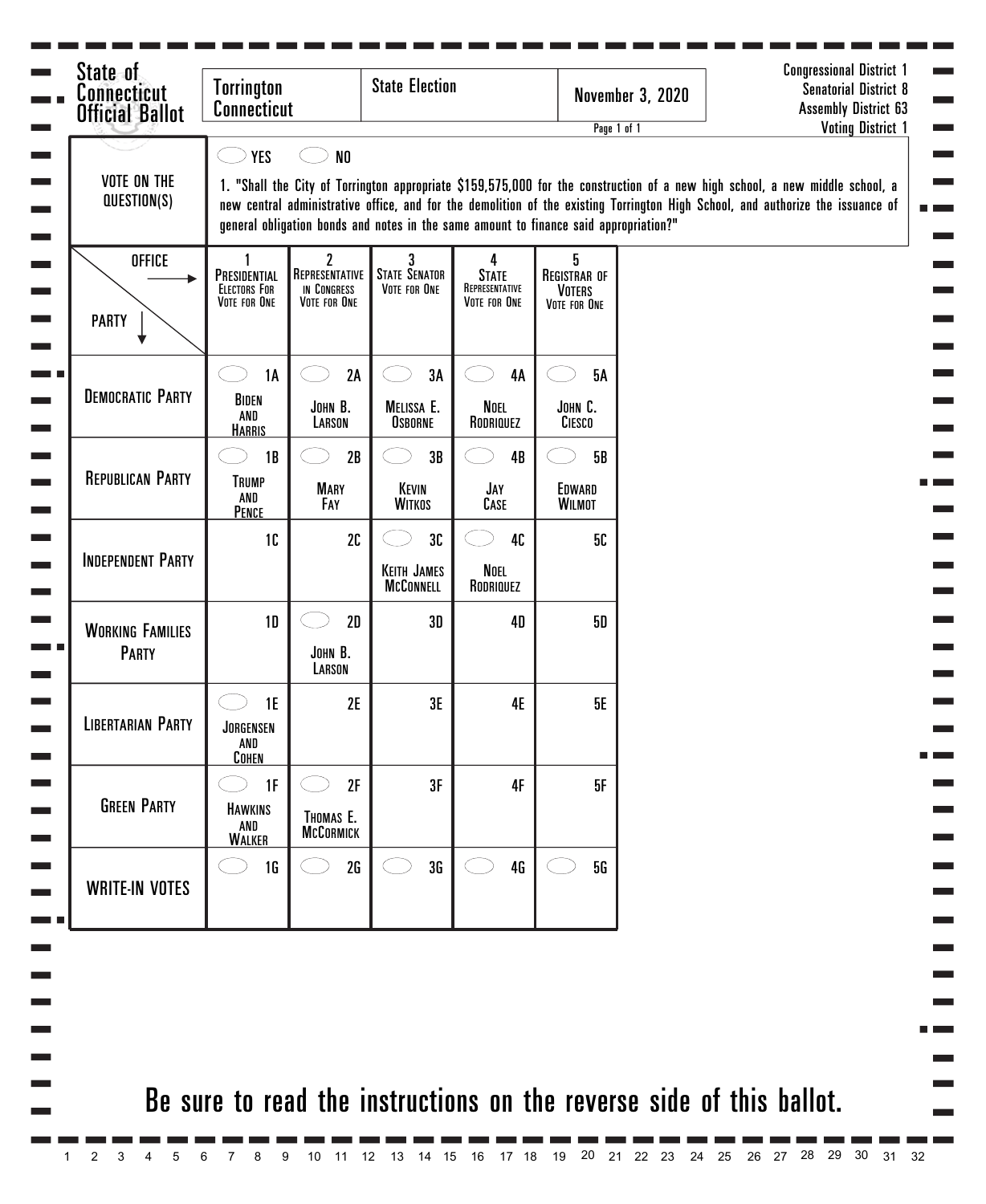| <b>Connecticut</b><br><b>Official Ballot</b> | <b>Torrington</b><br><b>Connecticut</b>             |                                                                                                                                                                                                                                                                                                                                                          | <b>State Election</b>                |                                                     |                                                           | <b>November 3, 2020</b><br>Page 1 of 1 | <b>Congressional District 1</b><br><b>Senatorial District 30</b><br><b>Assembly District 64</b><br><b>Voting District 2</b> |  |  |  |  |  |
|----------------------------------------------|-----------------------------------------------------|----------------------------------------------------------------------------------------------------------------------------------------------------------------------------------------------------------------------------------------------------------------------------------------------------------------------------------------------------------|--------------------------------------|-----------------------------------------------------|-----------------------------------------------------------|----------------------------------------|-----------------------------------------------------------------------------------------------------------------------------|--|--|--|--|--|
| <b>VOTE ON THE</b>                           | <b>YES</b>                                          | ${\sf N0}$                                                                                                                                                                                                                                                                                                                                               |                                      |                                                     |                                                           |                                        |                                                                                                                             |  |  |  |  |  |
| QUESTION(S)                                  |                                                     | 1. "Shall the City of Torrington appropriate \$159,575,000 for the construction of a new high school, a new middle school,<br>a new central administrative office, and for the demolition of the existing Torrington High School, and authorize the<br>issuance of general obligation bonds and notes in the same amount to finance said appropriation?" |                                      |                                                     |                                                           |                                        |                                                                                                                             |  |  |  |  |  |
| <b>OFFICE</b><br><b>PARTY</b>                | PRESIDENTIAL<br><b>ELECTORS FOR</b><br>VOTE FOR ONE | 2<br>REPRESENTATIVE<br>IN CONGRESS<br>VOTE FOR ONE                                                                                                                                                                                                                                                                                                       | <b>STATE SENATOR</b><br>VOTE FOR ONE | 4<br><b>STATE</b><br>REPRESENTATIVE<br>VOTE FOR ONE | 5<br><b>REGISTRAR OF</b><br><b>VOTERS</b><br>VOTE FOR ONE |                                        |                                                                                                                             |  |  |  |  |  |
| <b>DEMOCRATIC PARTY</b>                      | 1A<br>BIDEN                                         | 2A<br>JOHN B.                                                                                                                                                                                                                                                                                                                                            | 3A<br>DAVID R.                       | 4A<br><b>MARIA</b>                                  | <b>5A</b><br>JOHN C.                                      |                                        |                                                                                                                             |  |  |  |  |  |
|                                              | AND<br><b>HARRIS</b>                                | LARSON                                                                                                                                                                                                                                                                                                                                                   | GRONBACH                             | HORN                                                | CIESCO                                                    |                                        |                                                                                                                             |  |  |  |  |  |
|                                              | 1B                                                  | 2B                                                                                                                                                                                                                                                                                                                                                       | 3B                                   | 4B                                                  | <b>5B</b>                                                 |                                        |                                                                                                                             |  |  |  |  |  |
| <b>REPUBLICAN PARTY</b>                      | <b>TRUMP</b><br>AND<br>PENCE                        | <b>MARY</b><br>FAY                                                                                                                                                                                                                                                                                                                                       | CRAIG<br><b>MINER</b>                | <b>BRIAN M.</b><br>OHLER                            | EDWARD<br><b>WILMOT</b>                                   |                                        |                                                                                                                             |  |  |  |  |  |
|                                              | 10                                                  | 2C                                                                                                                                                                                                                                                                                                                                                       | 3C                                   | 40                                                  | 50                                                        |                                        |                                                                                                                             |  |  |  |  |  |
| <b>INDEPENDENT PARTY</b>                     |                                                     |                                                                                                                                                                                                                                                                                                                                                          | JOSEPH A.<br><b>BONGIORNO</b>        | <b>BRIAN M.</b><br>OHLER                            |                                                           |                                        |                                                                                                                             |  |  |  |  |  |
| <b>WORKING FAMILIES</b>                      | 1 <sub>D</sub>                                      | 2D                                                                                                                                                                                                                                                                                                                                                       | 3D                                   | <b>4D</b>                                           | 50                                                        |                                        |                                                                                                                             |  |  |  |  |  |
| <b>PARTY</b>                                 |                                                     | JOHN B.<br>LARSON                                                                                                                                                                                                                                                                                                                                        | DAVID R.<br>GRONBACH                 | <b>MARIA</b><br>HORN                                |                                                           |                                        |                                                                                                                             |  |  |  |  |  |
| <b>LIBERTARIAN PARTY</b>                     | 1E<br>JORGENSEN<br>AND<br><b>COHEN</b>              | 2E                                                                                                                                                                                                                                                                                                                                                       | 3E                                   | <b>4E</b>                                           | 5E                                                        |                                        |                                                                                                                             |  |  |  |  |  |
|                                              | 1F                                                  | 2F                                                                                                                                                                                                                                                                                                                                                       | 3F                                   | 4F                                                  | 5F                                                        |                                        |                                                                                                                             |  |  |  |  |  |
| <b>GREEN PARTY</b>                           | <b>HAWKINS</b><br>AND<br><b>WALKER</b>              | THOMAS E.<br><b>MCCORMICK</b>                                                                                                                                                                                                                                                                                                                            |                                      |                                                     |                                                           |                                        |                                                                                                                             |  |  |  |  |  |
| <b>WRITE-IN VOTES</b>                        | 1 <sub>G</sub>                                      | 2G                                                                                                                                                                                                                                                                                                                                                       | 3 <sub>G</sub>                       | 4G                                                  | 5G                                                        |                                        |                                                                                                                             |  |  |  |  |  |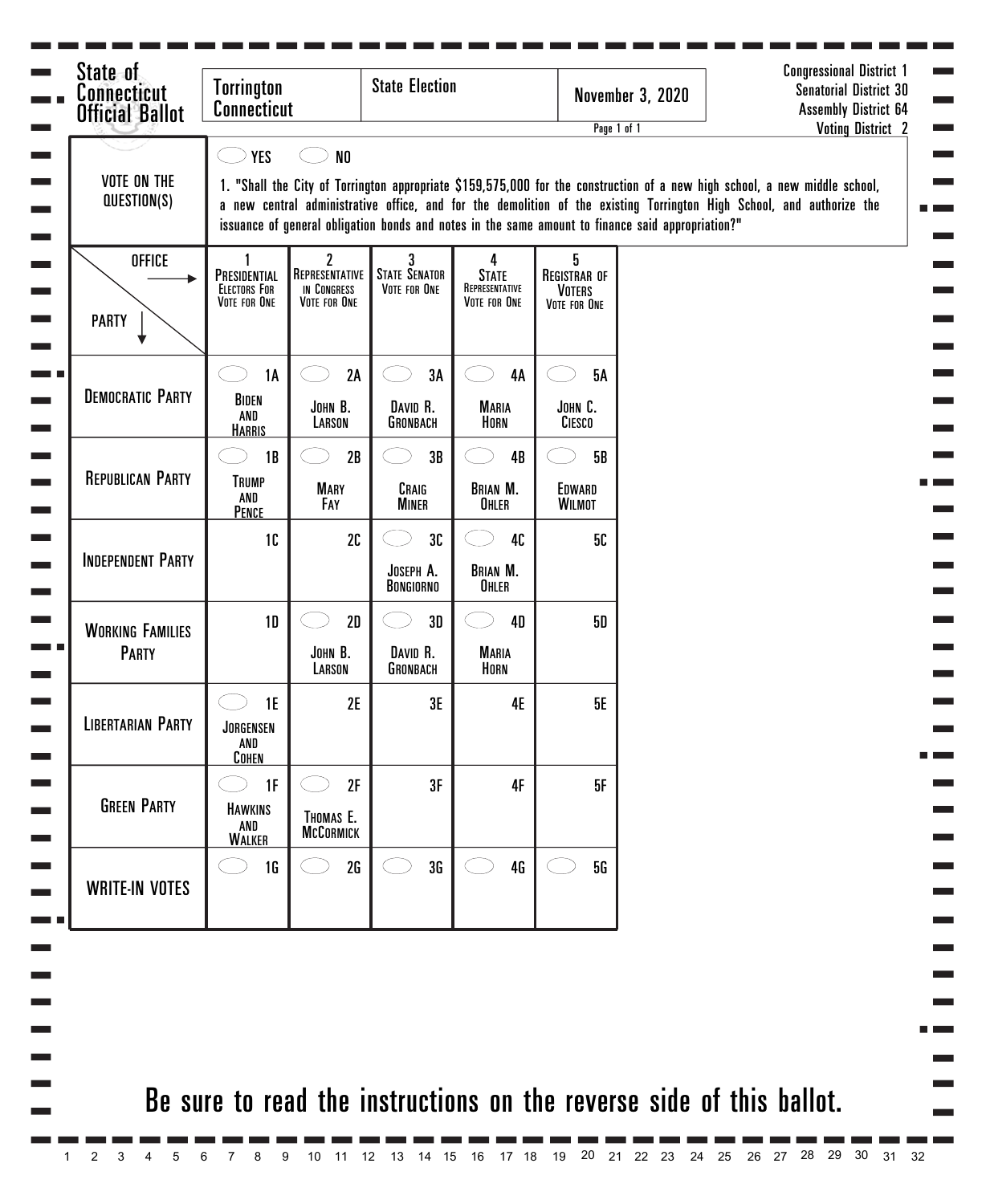| State of<br><b>Connecticut</b><br><b>Official Ballot</b> | <b>Torrington</b><br><b>Connecticut</b>                                                                                                                                                                                                                                                                                                                                                                                             |                                                    | <b>State Election</b>                     |                                                            |                                                           | <b>November 3, 2020</b> | <b>Senatorial District 30</b><br><b>Assembly District 65</b> |  |  |  |
|----------------------------------------------------------|-------------------------------------------------------------------------------------------------------------------------------------------------------------------------------------------------------------------------------------------------------------------------------------------------------------------------------------------------------------------------------------------------------------------------------------|----------------------------------------------------|-------------------------------------------|------------------------------------------------------------|-----------------------------------------------------------|-------------------------|--------------------------------------------------------------|--|--|--|
| <b>VOTE ON THE</b><br>QUESTION(S)                        | <b>Voting District 3</b><br>Page 1 of 1<br><b>YES</b><br>N <sub>0</sub><br>1. "Shall the City of Torrington appropriate \$159,575,000 for the construction of a new high school, a new middle school, a<br>new central administrative office, and for the demolition of the existing Torrington High School, and authorize the issuance of<br>general obligation bonds and notes in the same amount to finance said appropriation?" |                                                    |                                           |                                                            |                                                           |                         |                                                              |  |  |  |
| <b>OFFICE</b><br><b>PARTY</b>                            | PRESIDENTIAL<br><b>ELECTORS FOR</b><br>VOTE FOR ONE                                                                                                                                                                                                                                                                                                                                                                                 | 2<br>REPRESENTATIVE<br>IN CONGRESS<br>VOTE FOR ONE | 3<br><b>STATE SENATOR</b><br>VOTE FOR ONE | 4<br><b>STATE</b><br>REPRESENTATIVE<br><b>VOTE FOR ONE</b> | 5<br><b>REGISTRAR OF</b><br><b>VOTERS</b><br>VOTE FOR ONE |                         |                                                              |  |  |  |
| <b>DEMOCRATIC PARTY</b>                                  | <b>1A</b><br>BIDEN<br>AND<br><b>HARRIS</b>                                                                                                                                                                                                                                                                                                                                                                                          | 2A<br>JOHN B.<br>LARSON                            | 3A<br>DAVID R.<br>GRONBACH                | 4A<br>MICHELLE L.<br>Соок                                  | <b>5A</b><br>JOHN C.<br>CIESCO                            |                         |                                                              |  |  |  |
| <b>REPUBLICAN PARTY</b>                                  | 1B<br><b>TRUMP</b><br>AND<br>PENCE                                                                                                                                                                                                                                                                                                                                                                                                  | 2B<br><b>MARY</b><br>FAY                           | 3B<br>CRAIG<br><b>MINER</b>               | 4B<br><b>CHRISTOPHER</b><br>BEYUS                          | <b>5B</b><br>EDWARD<br><b>WILMOT</b>                      |                         |                                                              |  |  |  |
| <b>INDEPENDENT PARTY</b>                                 | 1C                                                                                                                                                                                                                                                                                                                                                                                                                                  | 2C                                                 | 30<br>JOSEPH A.<br>BONGIORNO              | 40<br><b>CHRISTOPHER</b><br>BEYUS                          | 5С                                                        |                         |                                                              |  |  |  |
| <b>WORKING FAMILIES</b><br>PARTY                         | 1 <sub>D</sub>                                                                                                                                                                                                                                                                                                                                                                                                                      | 2D<br>JOHN B.<br>LARSON                            | 3D<br>DAVID R.<br>GRONBACH                | <b>4D</b><br>MICHELLE L.<br>COOK                           | <b>5D</b>                                                 |                         |                                                              |  |  |  |
| <b>LIBERTARIAN PARTY</b>                                 | 1E<br>JORGENSEN<br>AND<br><b>COHEN</b>                                                                                                                                                                                                                                                                                                                                                                                              | 2E                                                 | 3E                                        | <b>4E</b>                                                  | <b>5E</b>                                                 |                         |                                                              |  |  |  |
| <b>GREEN PARTY</b>                                       | 1F<br>HAWKINS<br>AND<br><b>WALKER</b>                                                                                                                                                                                                                                                                                                                                                                                               | 2F<br>THOMAS E.<br><b>MCCORMICK</b>                | 3F                                        | 4F<br><b>DON VANIAH</b><br>ALEXANDER                       | 5F                                                        |                         |                                                              |  |  |  |
| <b>WRITE-IN VOTES</b>                                    | 1 <sub>G</sub>                                                                                                                                                                                                                                                                                                                                                                                                                      | 2G                                                 | 3G                                        | 4G                                                         | 5G                                                        |                         |                                                              |  |  |  |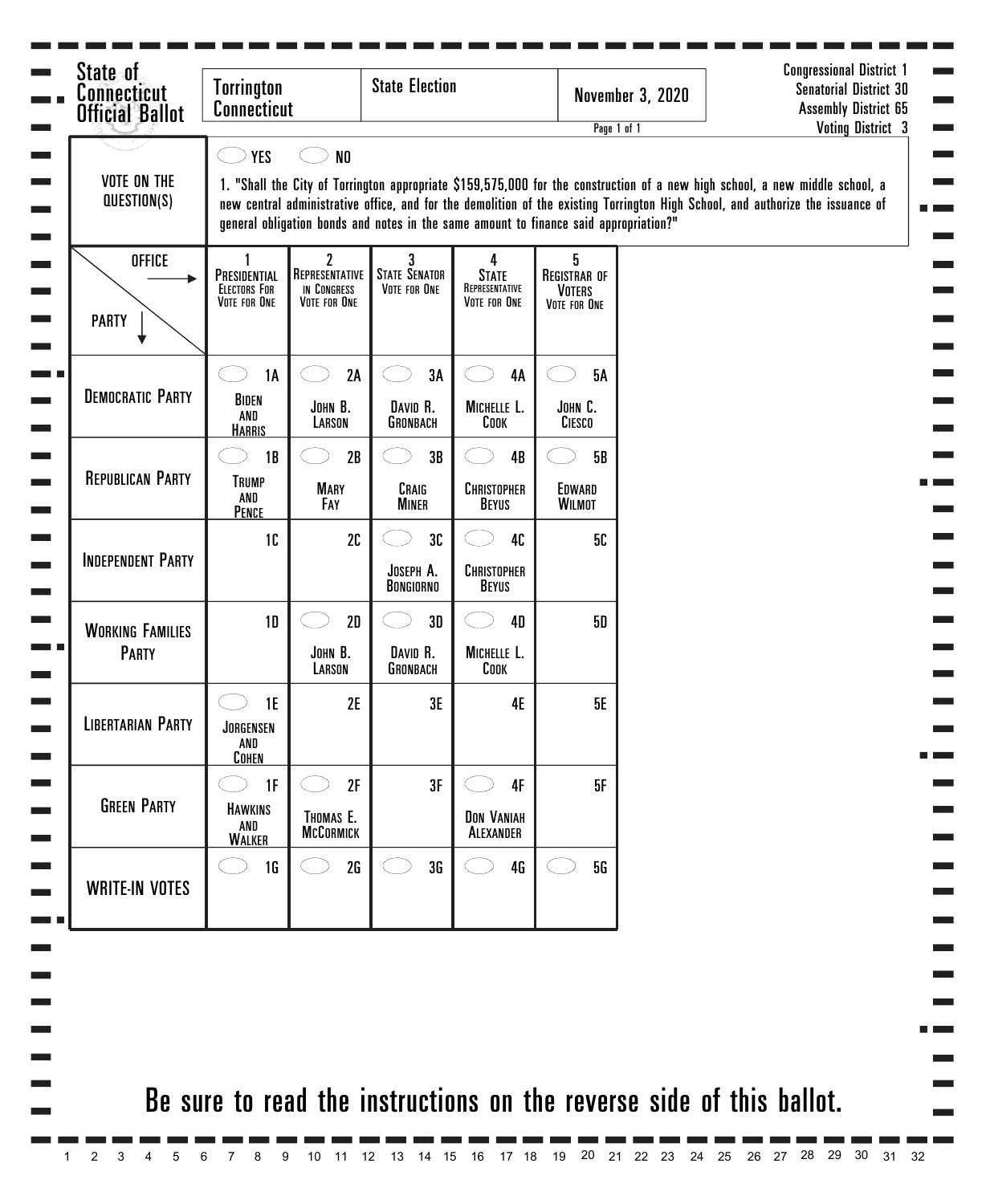| <b>Connecticut</b><br><b>Official Ballot</b> | <b>Torrington</b><br><b>Connecticut</b>             |                                                               | <b>State Election</b>                     |                                                            |                                                                                       | <b>November 3, 2020</b><br>Page 1 of 1 | <b>Senatorial District 30</b><br><b>Assembly District 63</b><br><b>Voting District 4</b>                                                                                                                                                                        |
|----------------------------------------------|-----------------------------------------------------|---------------------------------------------------------------|-------------------------------------------|------------------------------------------------------------|---------------------------------------------------------------------------------------|----------------------------------------|-----------------------------------------------------------------------------------------------------------------------------------------------------------------------------------------------------------------------------------------------------------------|
| <b>VOTE ON THE</b><br>QUESTION(S)            | <b>YES</b>                                          | N <sub>0</sub>                                                |                                           |                                                            | general obligation bonds and notes in the same amount to finance said appropriation?" |                                        | 1. "Shall the City of Torrington appropriate \$159,575,000 for the construction of a new high school, a new middle school, a<br>new central administrative office, and for the demolition of the existing Torrington High School, and authorize the issuance of |
| <b>OFFICE</b><br><b>PARTY</b>                | PRESIDENTIAL<br><b>ELECTORS FOR</b><br>VOTE FOR ONE | $\mathbf{2}$<br>REPRESENTATIVE<br>IN CONGRESS<br>VOTE FOR ONE | 3<br><b>STATE SENATOR</b><br>VOTE FOR ONE | 4<br><b>STATE</b><br>REPRESENTATIVE<br><b>VOTE FOR ONE</b> | 5<br><b>REGISTRAR OF</b><br><b>VOTERS</b><br>VOTE FOR ONE                             |                                        |                                                                                                                                                                                                                                                                 |
| <b>DEMOCRATIC PARTY</b>                      | <b>1A</b><br>BIDEN<br>AND<br><b>HARRIS</b>          | 2A<br>JOHN B.<br>LARSON                                       | 3A<br>DAVID R.<br>GRONBACH                | 4A<br>Noel<br>RODRIQUEZ                                    | <b>5A</b><br>JOHN C.<br>CIESCO                                                        |                                        |                                                                                                                                                                                                                                                                 |
| <b>REPUBLICAN PARTY</b>                      | 1B<br><b>TRUMP</b><br>AND<br>PENCE                  | 2B<br><b>MARY</b><br>Fay                                      | 3B<br>CRAIG<br><b>MINER</b>               | 4B<br>JAY<br>CASE                                          | 5B<br>EDWARD<br><b>WILMOT</b>                                                         |                                        |                                                                                                                                                                                                                                                                 |
| <b>INDEPENDENT PARTY</b>                     | 1 <sub>C</sub>                                      | 2C                                                            | 30<br>JOSEPH A.<br>BONGIORNO              | 40<br>Noel<br>RODRIQUEZ                                    | 50                                                                                    |                                        |                                                                                                                                                                                                                                                                 |
| <b>WORKING FAMILIES</b><br><b>PARTY</b>      | 1 <sub>D</sub>                                      | 2D<br>JOHN B.<br>LARSON                                       | 3D<br>DAVID R.<br>GRONBACH                | <b>4D</b>                                                  | <b>5D</b>                                                                             |                                        |                                                                                                                                                                                                                                                                 |
| <b>LIBERTARIAN PARTY</b>                     | 1E<br>JORGENSEN<br>AND<br><b>COHEN</b>              | 2E                                                            | 3E                                        | 4E                                                         | 5E                                                                                    |                                        |                                                                                                                                                                                                                                                                 |
| <b>GREEN PARTY</b>                           | 1F<br><b>HAWKINS</b><br>AND<br><b>WALKER</b>        | 2F<br>THOMAS E.<br><b>MCCORMICK</b>                           | 3F                                        | 4F                                                         | 5F                                                                                    |                                        |                                                                                                                                                                                                                                                                 |
| <b>WRITE-IN VOTES</b>                        | 1 <sub>G</sub>                                      | 2G                                                            | 3G                                        | 4G                                                         | 5G                                                                                    |                                        |                                                                                                                                                                                                                                                                 |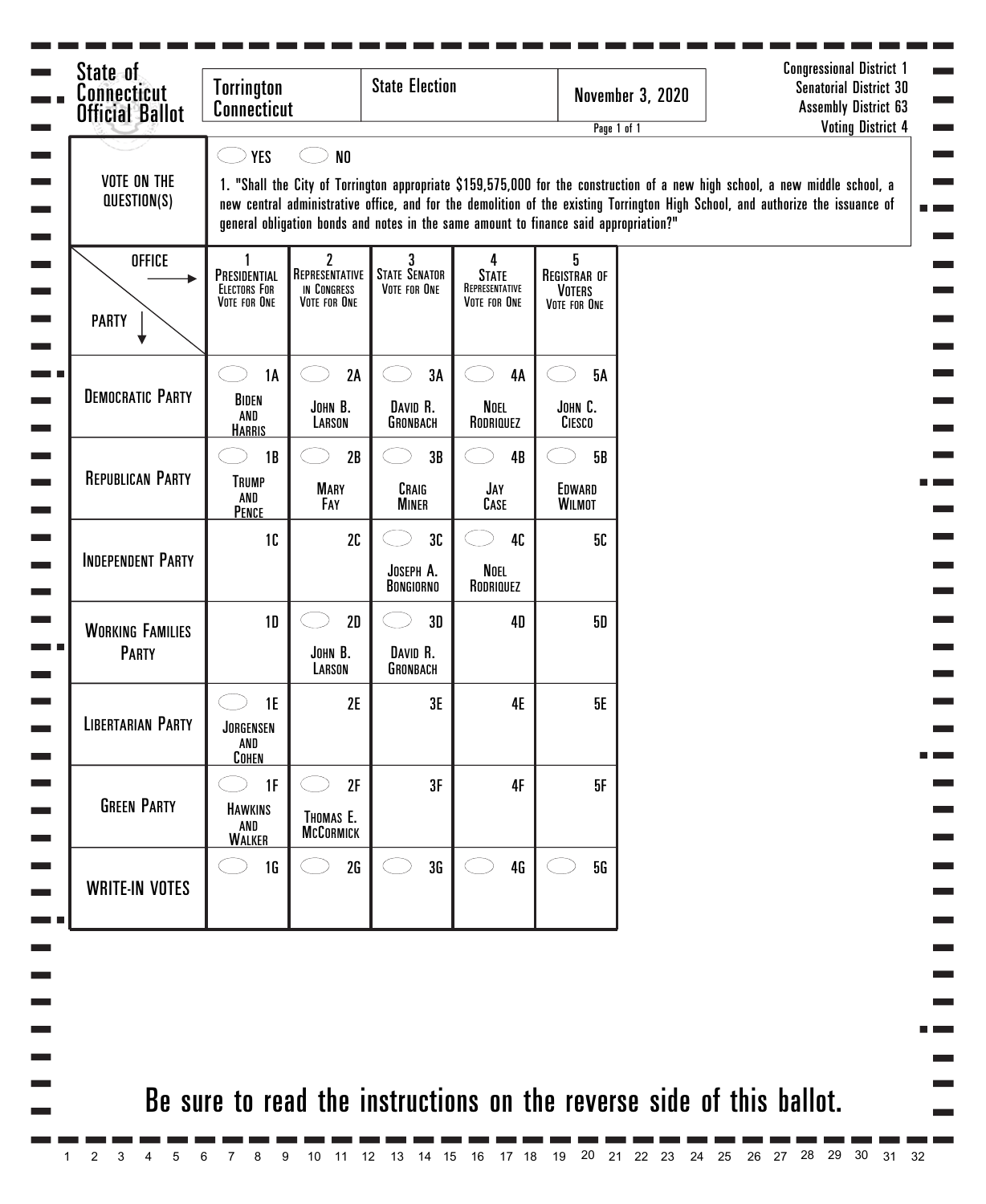| State of<br><b>Connecticut</b><br><b>Official Ballot</b> | <b>State Election</b><br><b>Torrington</b><br><b>Connecticut</b>                                                                                                                                                                                                                                                                                                                         |                                                    |                                           | <b>November 3, 2020</b><br>Page 1 of 1                     |                                                           |  | <b>Senatorial District 30</b><br><b>Assembly District 65</b><br><b>Voting District 5</b> |  |  |  |
|----------------------------------------------------------|------------------------------------------------------------------------------------------------------------------------------------------------------------------------------------------------------------------------------------------------------------------------------------------------------------------------------------------------------------------------------------------|----------------------------------------------------|-------------------------------------------|------------------------------------------------------------|-----------------------------------------------------------|--|------------------------------------------------------------------------------------------|--|--|--|
| <b>VOTE ON THE</b><br>QUESTION(S)                        | <b>YES</b><br>N <sub>0</sub><br>1. "Shall the City of Torrington appropriate \$159,575,000 for the construction of a new high school, a new middle school, a<br>new central administrative office, and for the demolition of the existing Torrington High School, and authorize the issuance of<br>general obligation bonds and notes in the same amount to finance said appropriation?" |                                                    |                                           |                                                            |                                                           |  |                                                                                          |  |  |  |
| <b>OFFICE</b><br><b>PARTY</b>                            | PRESIDENTIAL<br><b>ELECTORS FOR</b><br>VOTE FOR ONE                                                                                                                                                                                                                                                                                                                                      | 2<br>REPRESENTATIVE<br>IN CONGRESS<br>VOTE FOR ONE | 3<br><b>STATE SENATOR</b><br>VOTE FOR ONE | 4<br><b>STATE</b><br>REPRESENTATIVE<br><b>VOTE FOR ONE</b> | 5<br><b>REGISTRAR OF</b><br><b>VOTERS</b><br>VOTE FOR ONE |  |                                                                                          |  |  |  |
| <b>DEMOCRATIC PARTY</b>                                  | <b>1A</b><br>BIDEN<br>AND<br><b>HARRIS</b>                                                                                                                                                                                                                                                                                                                                               | 2A<br><b>JAHANA</b><br><b>HAYES</b>                | 3A<br>DAVID R.<br>GRONBACH                | 4A<br>MICHELLE L.<br>Соок                                  | <b>5A</b><br>JOHN C.<br>CIESCO                            |  |                                                                                          |  |  |  |
| <b>REPUBLICAN PARTY</b>                                  | 1B<br><b>TRUMP</b><br>AND<br>PENCE                                                                                                                                                                                                                                                                                                                                                       | 2B<br>DAVID X.<br>SULLIVAN                         | 3B<br>CRAIG<br><b>MINER</b>               | 4B<br>CHRISTOPHER<br><b>BEYUS</b>                          | 5B<br>EDWARD<br><b>WILMOT</b>                             |  |                                                                                          |  |  |  |
| <b>INDEPENDENT PARTY</b>                                 | 10                                                                                                                                                                                                                                                                                                                                                                                       | 2C<br><b>BRUCE W.</b><br><b>WALCZAK</b>            | 3C<br>JOSEPH A.<br><b>BONGIORNO</b>       | 40<br>CHRISTOPHER<br><b>BEYUS</b>                          | 5С                                                        |  |                                                                                          |  |  |  |
| <b>WORKING FAMILIES</b><br><b>PARTY</b>                  | 1 <sub>D</sub>                                                                                                                                                                                                                                                                                                                                                                           | 2D<br><b>JAHANA</b><br><b>HAYES</b>                | 3D<br>DAVID R.<br>GRONBACH                | <b>4D</b><br>MICHELLE L.<br>COOK                           | 50                                                        |  |                                                                                          |  |  |  |
| <b>LIBERTARIAN PARTY</b>                                 | 1E<br>JORGENSEN<br>AND<br><b>COHEN</b>                                                                                                                                                                                                                                                                                                                                                   | 2E                                                 | 3E                                        | 4E                                                         | <b>5E</b>                                                 |  |                                                                                          |  |  |  |
| <b>GREEN PARTY</b>                                       | 1F<br><b>HAWKINS</b><br>AND<br><b>WALKER</b>                                                                                                                                                                                                                                                                                                                                             | 2F                                                 | 3F                                        | 4F<br><b>DON VANIAH</b><br>ALEXANDER                       | 5F                                                        |  |                                                                                          |  |  |  |
| <b>WRITE-IN VOTES</b>                                    | 1 <sub>G</sub>                                                                                                                                                                                                                                                                                                                                                                           | 2G                                                 | 3G                                        | 4G                                                         | 5G                                                        |  |                                                                                          |  |  |  |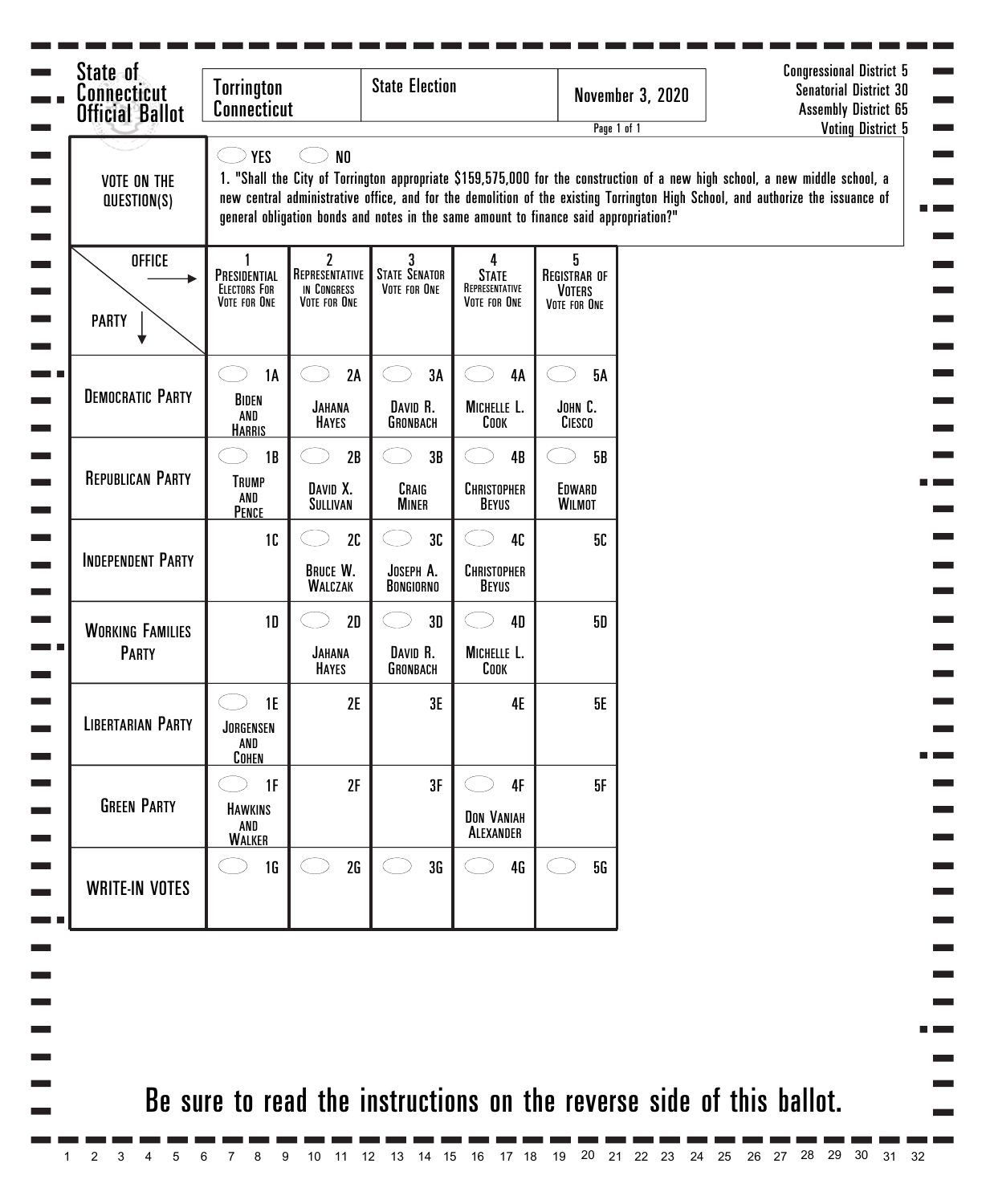| <b>VOTE ON THE</b>                      |                                                     |                                                    |                                                                                       |                                                     | Page 1 of 1                                               | <b>Senatorial District 8</b><br><b>Assembly District 64</b><br><b>Voting District 6</b>                                                                                                                                                                         |
|-----------------------------------------|-----------------------------------------------------|----------------------------------------------------|---------------------------------------------------------------------------------------|-----------------------------------------------------|-----------------------------------------------------------|-----------------------------------------------------------------------------------------------------------------------------------------------------------------------------------------------------------------------------------------------------------------|
| QUESTION(S)                             | <b>YES</b>                                          | N <sub>0</sub>                                     | general obligation bonds and notes in the same amount to finance said appropriation?" |                                                     |                                                           | 1. "Shall the City of Torrington appropriate \$159,575,000 for the construction of a new high school, a new middle school, a<br>new central administrative office, and for the demolition of the existing Torrington High School, and authorize the issuance of |
| <b>OFFICE</b><br><b>PARTY</b>           | PRESIDENTIAL<br><b>ELECTORS FOR</b><br>VOTE FOR ONE | 2<br>REPRESENTATIVE<br>IN CONGRESS<br>VOTE FOR ONE | 3<br><b>STATE SENATOR</b><br>VOTE FOR ONE                                             | 4<br><b>STATE</b><br>REPRESENTATIVE<br>VOTE FOR ONE | 5<br><b>REGISTRAR OF</b><br><b>VOTERS</b><br>VOTE FOR ONE |                                                                                                                                                                                                                                                                 |
| <b>DEMOCRATIC PARTY</b>                 | <b>1A</b><br>BIDEN<br>AND<br><b>HARRIS</b>          | 2A<br>JOHN B.<br>LARSON                            | 3A<br>MELISSA E.<br><b>OSBORNE</b>                                                    | <b>4A</b><br><b>MARIA</b><br>HORN                   | <b>5A</b><br>JOHN C.<br>CIESCO                            |                                                                                                                                                                                                                                                                 |
| <b>REPUBLICAN PARTY</b>                 | 1B<br><b>TRUMP</b><br>AND<br>PENCE                  | 2B<br><b>MARY</b><br>Fay                           | 3B<br>KEVIN<br><b>WITKOS</b>                                                          | 4B<br><b>BRIAN M.</b><br>OHLER                      | <b>5B</b><br>EDWARD<br><b>WILMOT</b>                      |                                                                                                                                                                                                                                                                 |
| <b>INDEPENDENT PARTY</b>                | 1C                                                  | 2C                                                 | 3C<br><b>KEITH JAMES</b><br><b>MCCONNELL</b>                                          | 40<br><b>BRIAN M.</b><br>OHLER                      | 50                                                        |                                                                                                                                                                                                                                                                 |
| <b>WORKING FAMILIES</b><br><b>PARTY</b> | 1 <sub>D</sub>                                      | 2D<br>JOHN B.<br>LARSON                            | 3D                                                                                    | 4D<br><b>MARIA</b><br>HORN                          | 50                                                        |                                                                                                                                                                                                                                                                 |
| <b>LIBERTARIAN PARTY</b>                | 1E<br>JORGENSEN<br>AND<br><b>COHEN</b>              | 2E                                                 | 3E                                                                                    | 4E                                                  | <b>5E</b>                                                 |                                                                                                                                                                                                                                                                 |
| <b>GREEN PARTY</b>                      | 1F<br>HAWKINS<br>AND<br><b>WALKER</b>               | 2F<br>THOMAS E.<br><b>MCCORMICK</b>                | 3F                                                                                    | 4F                                                  | 5F                                                        |                                                                                                                                                                                                                                                                 |
| <b>WRITE-IN VOTES</b>                   | <b>1G</b>                                           | 2G                                                 | 3G                                                                                    | <b>4G</b>                                           | 5G                                                        |                                                                                                                                                                                                                                                                 |

1 2 3 4 5 6 7 8 9 10 11 12 13 14 15 16 17 18 19 20 21 22 23 24 25 26 27 28 29 30 31 32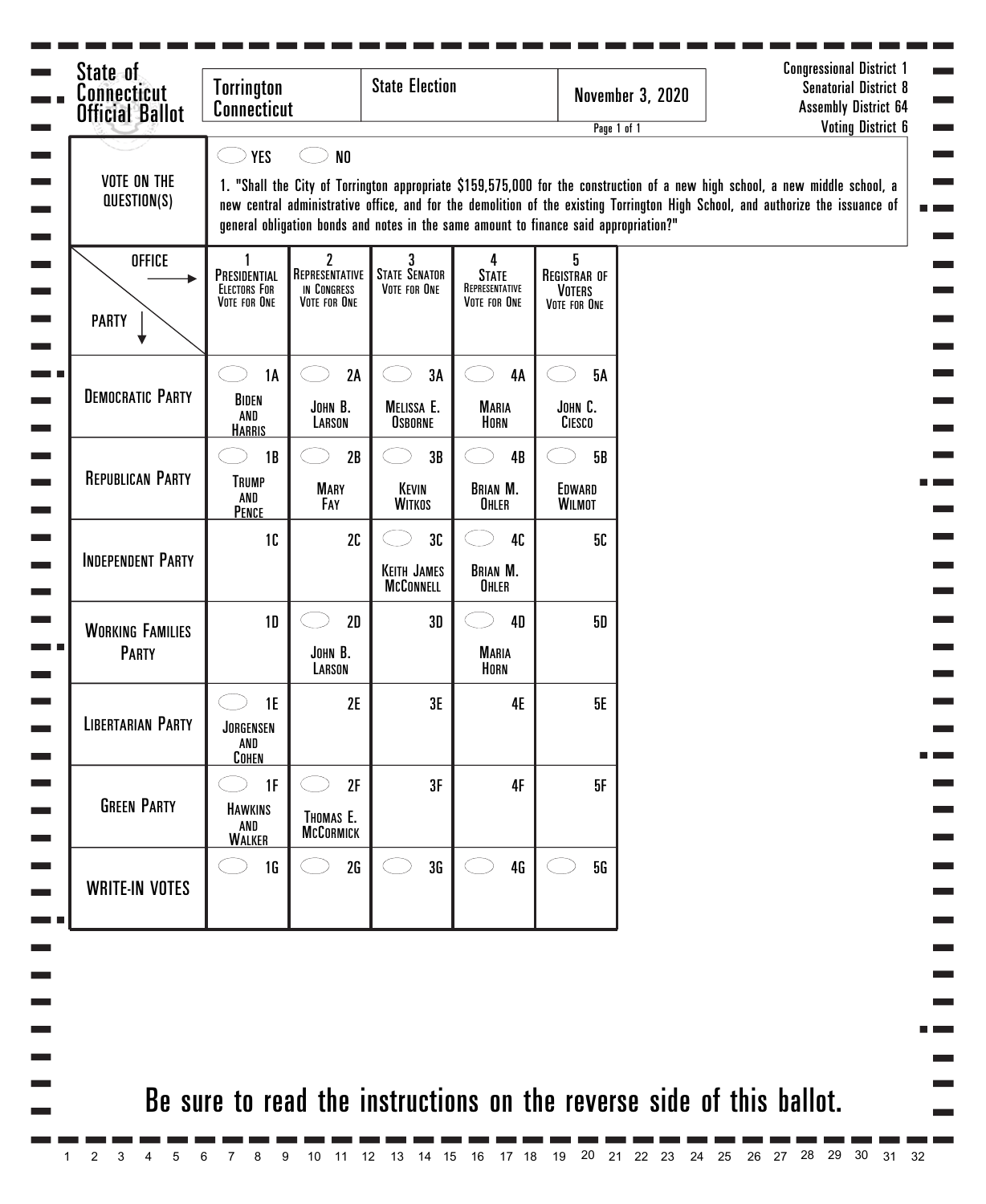| State of<br><b>Connecticut</b><br><b>Official Ballot</b> | <b>Torrington</b>                                                                                                                                                                                                                                                                                                                                                                 | <b>State Election</b><br><b>Connecticut</b>        |                                              |                                                     |                                                           | <b>November 3, 2020</b><br>Page 1 of 1 | <b>Congressional District 5</b><br><b>Senatorial District 8</b><br><b>Assembly District 65</b><br><b>Voting District 8</b> |  |  |  |
|----------------------------------------------------------|-----------------------------------------------------------------------------------------------------------------------------------------------------------------------------------------------------------------------------------------------------------------------------------------------------------------------------------------------------------------------------------|----------------------------------------------------|----------------------------------------------|-----------------------------------------------------|-----------------------------------------------------------|----------------------------------------|----------------------------------------------------------------------------------------------------------------------------|--|--|--|
| <b>VOTE ON THE</b><br>QUESTION(S)                        | YES<br>N <sub>0</sub><br>1. "Shall the City of Torrington appropriate \$159,575,000 for the construction of a new high school, a new middle school, a<br>new central administrative office, and for the demolition of the existing Torrington High School, and authorize the issuance of<br>general obligation bonds and notes in the same amount to finance said appropriation?" |                                                    |                                              |                                                     |                                                           |                                        |                                                                                                                            |  |  |  |
| <b>OFFICE</b><br><b>PARTY</b>                            | PRESIDENTIAL<br><b>ELECTORS FOR</b><br>VOTE FOR ONE                                                                                                                                                                                                                                                                                                                               | 2<br>REPRESENTATIVE<br>IN CONGRESS<br>VOTE FOR ONE | <b>STATE SENATOR</b><br>VOTE FOR ONE         | 4<br><b>STATE</b><br>REPRESENTATIVE<br>VOTE FOR ONE | 5<br><b>REGISTRAR OF</b><br><b>VOTERS</b><br>VOTE FOR ONE |                                        |                                                                                                                            |  |  |  |
| <b>DEMOCRATIC PARTY</b>                                  | 1A<br>BIDEN<br>AND<br><b>HARRIS</b>                                                                                                                                                                                                                                                                                                                                               | 2A<br><b>JAHANA</b><br><b>HAYES</b>                | 3A<br>MELISSA E.<br><b>OSBORNE</b>           | <b>4A</b><br>MICHELLE L.<br>COOK                    | <b>5A</b><br>JOHN C.<br>CIESCO                            |                                        |                                                                                                                            |  |  |  |
| <b>REPUBLICAN PARTY</b>                                  | 1B<br><b>TRUMP</b><br>AND<br>PENCE                                                                                                                                                                                                                                                                                                                                                | 2B<br>DAVID X.<br>SULLIVAN                         | 3B<br>KEVIN<br><b>WITKOS</b>                 | 4B<br>CHRISTOPHER<br><b>BEYUS</b>                   | 5B<br>EDWARD<br><b>WILMOT</b>                             |                                        |                                                                                                                            |  |  |  |
| <b>INDEPENDENT PARTY</b>                                 | 1C                                                                                                                                                                                                                                                                                                                                                                                | 2C<br><b>BRUCE W.</b><br><b>WALCZAK</b>            | 3C<br><b>KEITH JAMES</b><br><b>MCCONNELL</b> | 40<br>CHRISTOPHER<br><b>BEYUS</b>                   | 50                                                        |                                        |                                                                                                                            |  |  |  |
| <b>WORKING FAMILIES</b><br><b>PARTY</b>                  | 1 <sub>D</sub>                                                                                                                                                                                                                                                                                                                                                                    | 2D<br><b>JAHANA</b><br><b>HAYES</b>                | 3D                                           | <b>4D</b><br>MICHELLE L.<br>COOK                    | 50                                                        |                                        |                                                                                                                            |  |  |  |
| <b>LIBERTARIAN PARTY</b>                                 | 1E<br>JORGENSEN<br>AND<br><b>COHEN</b>                                                                                                                                                                                                                                                                                                                                            | 2E                                                 | 3E                                           | 4E                                                  | <b>5E</b>                                                 |                                        |                                                                                                                            |  |  |  |
| <b>GREEN PARTY</b>                                       | 1F<br>HAWKINS<br>AND<br><b>WALKER</b>                                                                                                                                                                                                                                                                                                                                             | 2F                                                 | 3F                                           | 4F<br><b>DON VANIAH</b><br>ALEXANDER                | 5F                                                        |                                        |                                                                                                                            |  |  |  |
| <b>WRITE-IN VOTES</b>                                    | 1 <sub>G</sub>                                                                                                                                                                                                                                                                                                                                                                    | 2G                                                 | 3G                                           | 4G                                                  | 5G                                                        |                                        |                                                                                                                            |  |  |  |